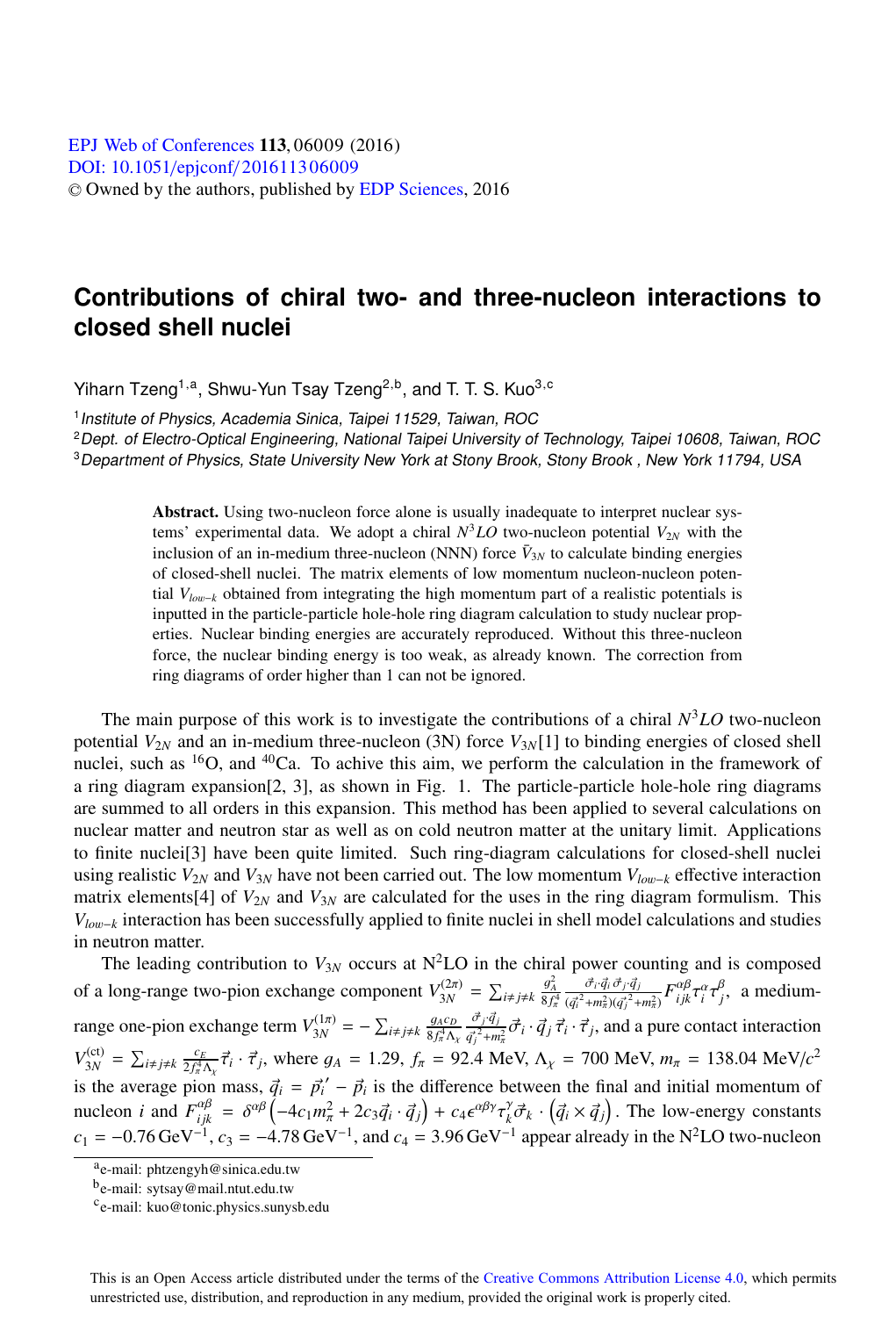

potential and are therefore constrained by low-energy NN phase shifts. The low-energy constants  $c<sub>D</sub>$ and  $c_E$  are typically fit to reproduce the properties of light nuclei<sup>[5]</sup>.

We then calculate effective low momentum  $V_{low-k}$  matrix elements from  $V_{2N}$  and  $V_{3N}$  for the use in the ring diagram calculations. Similar to the half-on-shell T-matrix in the usual Lippmann-Schwinger equation  $T(k',k,k^2) = V_{2N}(k',k) + P \int_0^\infty q^2 dq V_{2N}(k',q) \frac{1}{k-q^2} \times T(q,k,k^2)$ , the effective  $V_{k-1}$  interaction is calculated from a T-matrix equivalence requirement *V*<sub>low−k</sub> interaction is calculated from a T-matrix equivalence requirement.

$$
T_{low-k}(p',p,p^2) = V_{low-k}(p',p) + P \int_0^{\Lambda} q^2 dq V_{low-k}(p',q) \frac{1}{p^2 - q^2} \times T_{low-k}(q,p,p^2),
$$

with  $T(p', p, p^2) = T_{low-k}(p', p, p^2)$ ;  $(p', p) \le \Lambda$ , for  $V_{2N}$  and  $V_{3N}$ . In the above equations  $\Lambda$  denotes a<br>momentum space cut-off (such as  $\Lambda \approx 2.0$  fm<sup>-1</sup>) and the symbol  $P$  f the principal-value integration momentum space cut-off (such as  $\Lambda \approx 2.0 fm^{-1}$ ), and the symbol *P*  $\int$  the principal-value integration.<br>It was found that under this process, using different realistic potentials would lead to almost the same It was found that under this process, using different realistic potentials would lead to almost the same results in fitting NN phase shifts and deuteron properties. The Lee-Suzuki iteration method [6] has been employed in the calulation of *Vlo*w−*<sup>k</sup>*.

With these ring diagram summed to all orders, the ground-state energy shift from *V* is given as [2]

 $\Delta E_0 = \int_0^1 d\lambda \sum_m \sum_{ijkl \in P} Y_m(ij, \lambda) Y_m^*(kl, \lambda) \times \langle ij | V | kl \rangle$ , where (i,j,k,l) are each a shell-model s.p.<br>wave function, and P denotes a chosen shell-model space composed of a set of hole (h) and particle (*p*) orbits. For example, for <sup>16</sup>O we take *P* as composed of the three *h* orbits  $(0s_{1/2}, 0p_{3/2}, 0p_{1/2})$  and the seven *p* ones  $(0d_{5/2},...1p_{1/2})$ . The amplitudes *Y* above are calculated from an RPA-type equation,

$$
\sum_{ef} [(\epsilon_i + \epsilon_j)\delta_{i,ref} + \lambda(1 - n_i - n_j)\langle ij|V|ef\rangle] \times Y_m(ef, \lambda) = \omega_m(\lambda)Y_m(i,j,\lambda);
$$

where  $(i, j, e, f) \in P$ , and  $\lambda$  a strength parameter, to be integrated from 0 to 1.

The occupation factors are  $n_a = 1$  for  $a = h$ , and  $= 0$  otherwise. Thus the amplitudes  $Y_m(ij)$  has only either  $hh$  (i=h, j=h') or  $pp$  (i=p, j=p') components. The transition amplitudes *Y* in the equation can be classified into two types, one dominated by *hh* and the other by *pp* components. We include only the former, denoted by  $Y_m$ , for the calculation of the all-order sum of the *pphh* ring diagrams.

We use HF s.p. spectrum  $\epsilon_j$  in the above *RPA* equation,  $\epsilon_j = \langle j|K_{sp}|j\rangle + \sum_h \langle jh|V|jh\rangle$  where  $K_{sp}$  otes the s.p. kinetic energy operator. Note that *i* and *h* are each oscillator s.p. wave function denotes the s.p. kinetic energy operator. Note that *j* and *h* are each oscillator s.p. wave function.

The parameters  $c_D$  and  $c_E$  in the one-pion exchange and contact terms of  $V_{3N}$  are taken from [5] where binding energies of *<sup>A</sup>* <sup>=</sup> 3 nuclei were fitted. To calculate the *Vlo*w−*<sup>k</sup>* matrix for *<sup>V</sup>*2*<sup>N</sup>* and *V*<sub>3*N*</sub>, we have used the Bertsch formula  $\hbar \omega = 45.0A^{-1/3} - 25.0A^{-2/3}$  for the nuclear wave functions. The nucleon densities arising from the contact term of  $V_{3N}$  for the nuclei considered are chosen as those approximately at the RMS radii from the experimental charge density profiles[7] of the nuclei. The RMS radii for <sup>16</sup>O, and <sup>40</sup>Ca are 2.7013, and 3.4764 fm[8] respectively. In this way, we set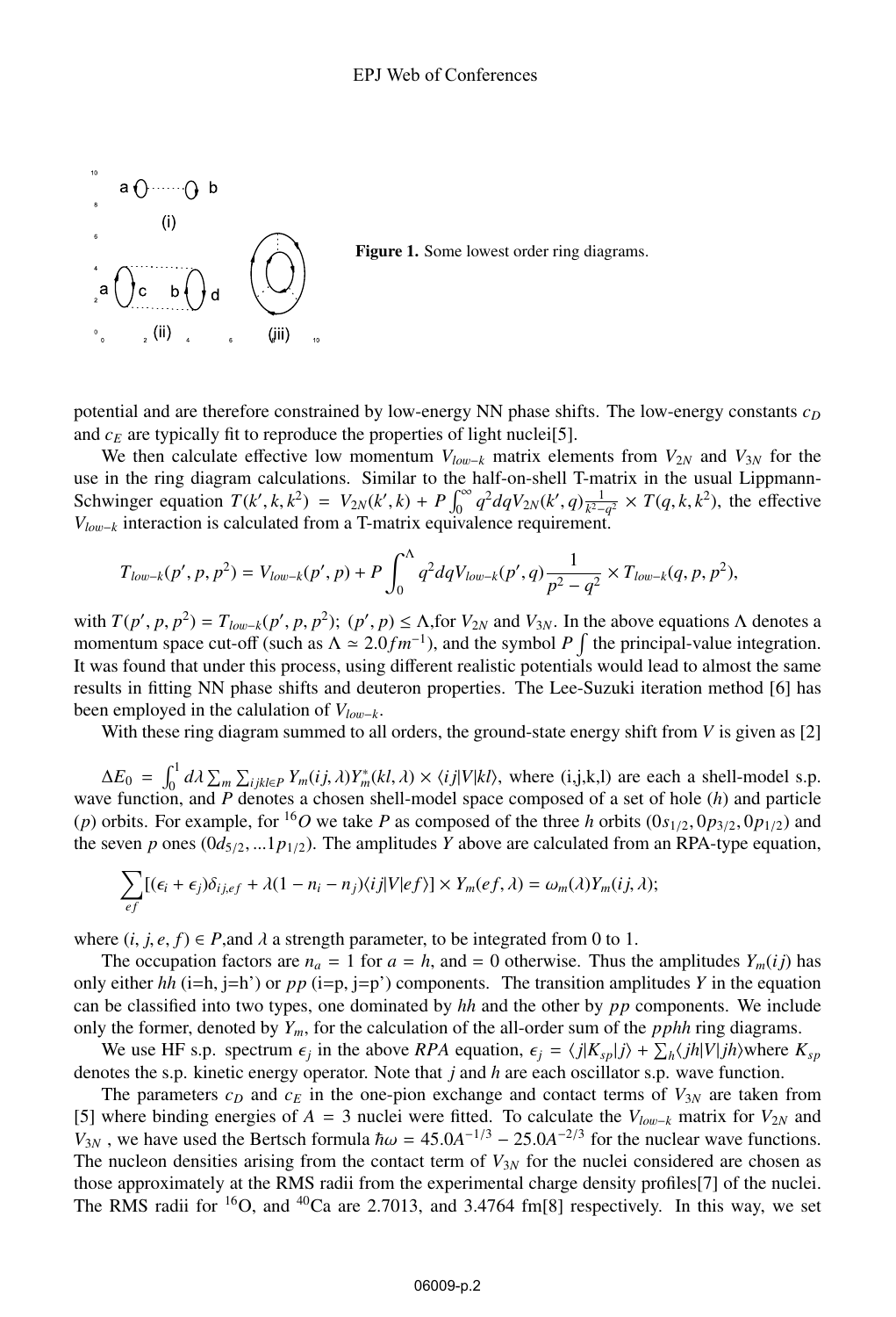the densities around the RMS radii to be  $0.6\rho_0$  for both <sup>16</sup>O and <sup>40</sup>Ca, with  $\rho_0$  the nucleon density in nuclear matter. We have also performed theoretical calculations using harmonic oscillator wave functions and obtained similar results.



Figure 2. Dependence of  $-BE/A$  of <sup>16</sup>*O* on the parameter  $c_D$  of  $V_{3N}$ .



Figure 3. Dependence of  $-BE/A$  of <sup>40</sup>*Ca* on the parameter  $c_D$  of  $V_{3N}$ .

Shown in Figs. 2-3 are the dependence of ground state energies per nucleon (or  $-BE/A$ ) for  ${}^{16}O$ and  $^{40}$ Ca on the 3N force constant  $c_D$  appearing in  $V_{3N}$ . In these figures, results from the first order ring diagram (denoted as "HF"), up to the second order one(denoted as "Up to 2nd"), and all order ring diagrams (denoted as "Ring(all)") are all calculated with *V*3*<sup>N</sup>* included. Experimental data[9] are displayed for comparison. We can see from the figures, although the contribution from diagrams up to the second order one improves quite significantly comparing to that from the first order one alone,